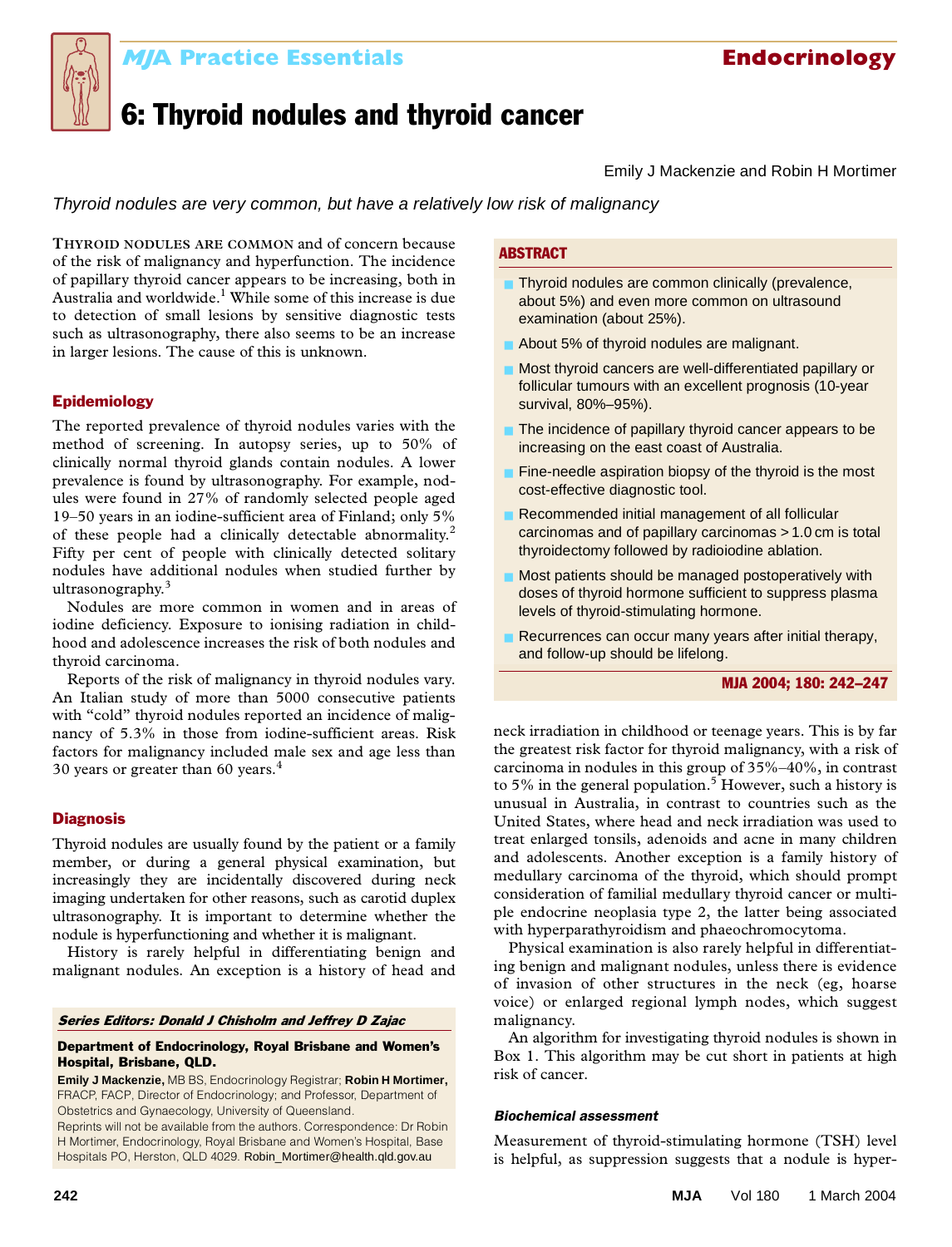

#### 2: The "incidentaloma"

Incidental discovery of a small thyroid nodule is an increasing clinical problem. A small but significant proportion of these nodules are malignant, but there is persuasive evidence that they are rarely clinically significant. Occult thyroid cancers are commonly found at autopsy (mean, 36 cases per 1000 persons), while thyroid carcinoma has an incidence of 0.5–10 cases per 100 000 population,<sup>8</sup> implying that most thyroid cancers do not become clinically apparent.

Recent guidelines for management of incidentally found thyroid nodules do not advise needle biopsy unless diameter is  $> 1$  cm.<sup>9</sup> However, many patients are concerned about the possibility of malignancy and request biopsy.

Benign findings are reassuring, as the subsequent risk of malignancy in that nodule is less than 1%. It is prudent to follow up patients with thyroid nodules that are benign on biopsy or have not undergone biopsy. In a small series of incidentally discovered lesions < 1 cm, no malignancies appeared after 5 years.10 Although nodules that enlarge are not necessarily malignant,<sup>11</sup> most thyroid specialists would perform another biopsy.

#### 3: Papillary thyroid carcinoma



*Fine-needle aspirate from a papillary thyroid carcinoma, showing cells with crowded and overlapping nuclei with inclusions (haematoxylin and eosin stain).*

functioning. Some of these patients will also have a raised level of serum free thyroxine  $(T_4)$ . Hyperfunctioning solitary nodules carry a low risk of malignancy (at least in adults). When TSH level is normal, assay of serum free  $T<sub>4</sub>$  adds no further information. A raised TSH level in an elderly patient with a large, rapidly growing thyroid mass suggests thyroid lymphoma.

Serum calcitonin level should be measured if there is a family history of medullary carcinoma of the thyroid, as a raised level is both sensitive and specific for this cancer. However, this measurement is not cost-effective in the initial evaluation of nodules.

#### *Thyroid imaging*

Thyroid imaging should not be routine, but should be used to answer a specific clinical question.

**Thyroid scanning** using pertechnetate (<sup>99M</sup>Tc) (and formerly radioiodine, <sup>131</sup>I) was traditionally used to screen thyroid nodules for malignancy. The finding of a hyperfunctioning or "hot" nodule (uptake of tracer within the nodule with suppression of uptake in the surrounding normal thyroid tissue) excludes malignancy in almost all patients. Current recommendations are that patients with TSH suppression should proceed to pertechnetate scanning to confirm that the nodule is hot. The patient can then be treated with therapeutic radioiodine or lobectomy. A non-functioning or "cold" nodule was thought to indicate increased risk of malignancy. Unfortunately, most nodules are cold, but perhaps only 5%–15% of these are malignant. Pertechnetate scans are thus not advocated for assessing a nodule in patients who are euthyroid or hypothyroid.

*Thyroid ultrasonography* is commonly performed. Although some ultrasonographic features, such as punctate calcification and irregular or blurred margins, suggest papillary carcinoma, routine ultrasonographic studies rarely aid clinical decision-making.<sup>6</sup> Despite early suggestions that nodules in multinodular goitres are less likely to be malignant, more recent studies show that the risk of malignancy in a dominant nodule in this condition is similar to that in a solitary nodule.<sup>7</sup>

*Computed tomography* is rarely necessary, but can be useful in delineating the extent of disease in patients with known thyroid cancer. It should be remembered that use of iodinated contrast medium reduces technetium uptake and may reduce the diagnostic utility of pertechnetate scanning.

#### *Fine-needle aspiration biopsy*

In the absence of TSH suppression, biopsy by fine-needle aspiration should be the first-line investigation for a solitary nodule or a dominant nodule in a multinodular goitre. An exception may be an "incidentaloma" (incidentally discovered small thyroid nodule) (Box 2).

The success of a biopsy depends on the adequacy of the specimen and skill of the cytopathologist. In experienced hands, the false negative rate is less than 5%, and the false positive rate less than 1%. The procedure can be done in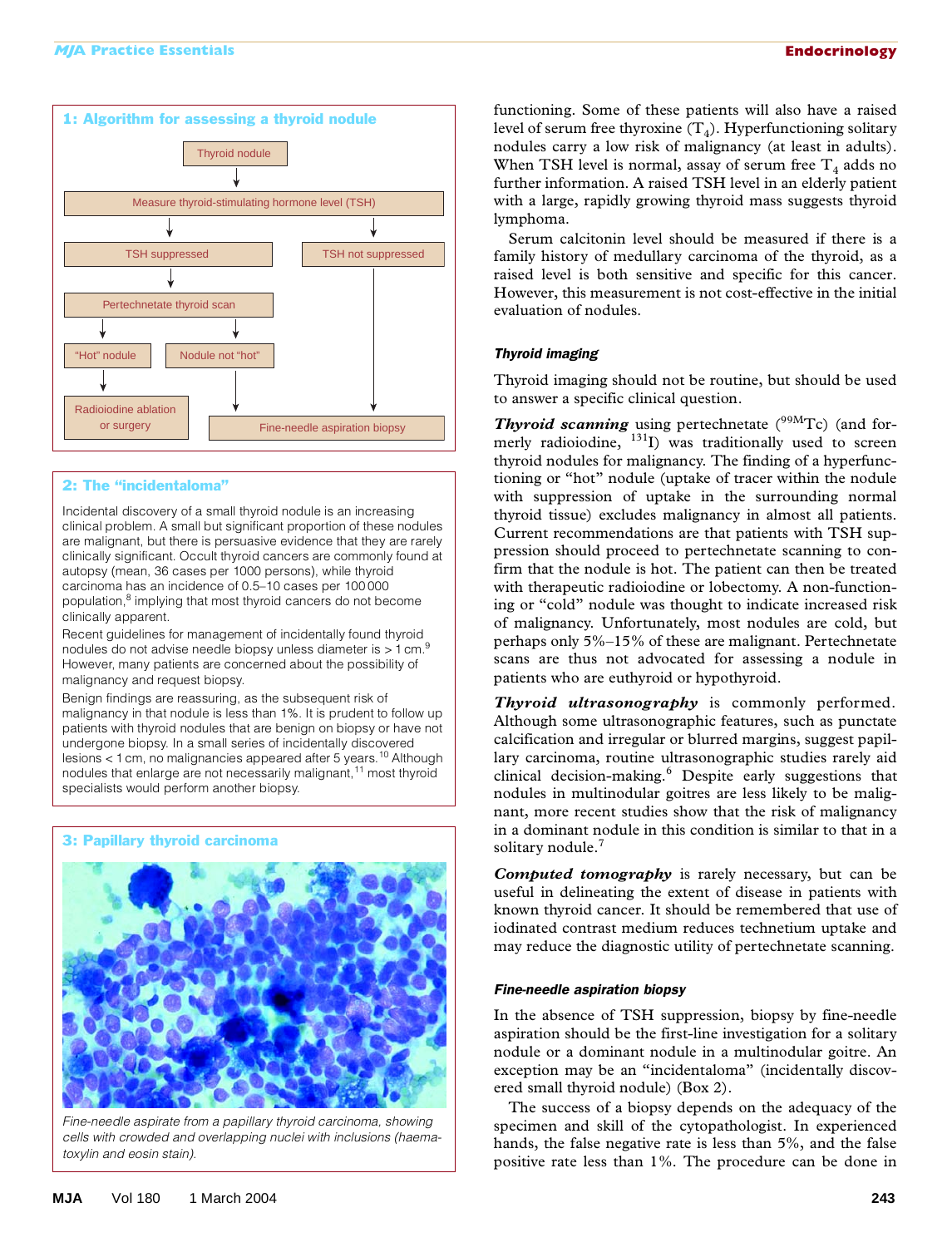#### 4: Case report — managing a thyroid nodule

Presentation: A 38-year-old woman presented to her general practitioner after noticing a swelling on the left side of her neck which had gradually enlarged over the previous 18 months. She was otherwise well but concerned that she might have cancer. There was no relevant family history.



Examination: There was a 5 cm firm smooth mass on the right side of the larynx that moved with swallowing. No other abnormality was found.

**Investigations:** Thyroid function tests gave normal results. An ultrasound study confirmed a 48 mm solid mass in the right thyroid lobe. The remainder of the gland appeared normal. Fine-needle aspiration biopsy showed clumps of follicular cells but no colloid, consistent with a diagnosis of a follicular neoplasm.

Management: The patient was referred to a thyroid surgeon, who informed her that the nodule was probably benign but could be a follicular thyroid cancer. He recommended surgery and performed a right hemithyroidectomy. Frozen section of the 5 cm nodule showed a well-differentiated follicular lesion that was reported as an adenoma. However, examination of a paraffin section the following day showed capsular and vascular invasion by follicular cells. The diagnosis was revised to follicular cancer, and the surgeon advised removal of the left thyroid lobe, which was performed the following day.

The patient was reviewed by an endocrinologist, who recommended radioiodine ablation of remaining thyroid tissue. This was scheduled for a month later. In the interim, the patient took no thyroid hormone replacement therapy.

Plasma free thyroxine level fell to 2 pm/L (reference range [RR], 9–23 pmol/L) and plasma thyroid-stimulating hormone level rose to 94 mU/L (RR, 0.3–5 mU/L). After a negative pregnancy test, the patient was admitted to a radiation isolation room and given 4000 MBq of radioiodine.

Two days later, she underwent a whole-body gamma-camera scan, using the therapeutic radioiodine dose as the imaging agent. This showed a small amount of residual tissue in the thyroid bed and physiological uptake in salivary glands, stomach and bladder. There was no evidence of metastatic thyroid cancer.

The patient was discharged with thyroid hormone replacement therapy and returned home. To minimise exposure of her family to the remaining radioiodine, she avoided physical contact with her husband and children for the next week.

Course: The patient was reviewed every 3 months over the next year by the surgeon and endocrinologist. She remained clinically free of disease. Her thyroid function was also measured 3-monthly, and the dose of thyroxine adjusted to suppress plasma TSH levels. Serum thyroglobulin levels remained unmeasurable.

*A year later,* thyroxine was withdrawn for one month, and a wholebody radioiodine scan was performed. This showed physiological uptake and disappearance of the previously noted thyroid bed uptake.

Comment: *The patient had a large, well-differentiated follicular thyroid cancer, which has a good prognosis. However, there is a small risk of recurrent disease, and she will require long-term follow-up.*

ambulatory patients without local anaesthesia. Discomfort is usually mild. Specimens can be taken from several parts of the nodule, and slides smeared immediately. Immediate staining of some slides allows evaluation of the adequacy of material while the patient is still present and further passes if material is inadequate. There is a small risk of bleeding, which settles quickly with ice packs. Ultrasound guidance is preferred by some practitioners and is needed for impalpable lesions that warrant fine-needle aspiration biopsy.

Larger thyroid nodules are often partially cystic, containing fresh or altered blood. Aspirates often contain large numbers of macrophages, but follicular cells may be sparse. A specimen is regarded as adequate for diagnosis if it contains six to 10 clusters of thyroid cells. The more cystic the lesion, the more likely the specimen is to be nondiagnostic. A further biopsy attempt under ultrasound guidance is warranted, yielding a diagnostic sample in 63% of nodules.<sup>12</sup> The remaining patients should not be considered to have benign disease, but even repeated aspiration may not obtain a sufficient sample in  $5\%$ –10%.<sup>13</sup>

The cytopathological report should be one of the following: insufficient for diagnosis; malignant; atypical; a follicular neoplasm; or benign. The presence of colloid and bland follicular cells suggests a benign lesion. The report should indicate adequacy of the specimen, as malignancy cannot be excluded if material is insufficient.

Papillary and often medullary carcinoma can be recognised on fine-needle aspiration biopsy (Box 3), but follicular adenomas and carcinomas have similar cytological appearance, with diagnosis of malignancy requiring demonstration of capsular or vascular invasion in paraffin sections. Follicular tumours are thus reported initially as "follicular neoplasms" and cannot be characterised as benign or malignant without histological examination. All follicular neoplasms should be excised unless there is clear evidence that the nodule is hyperfunctioning (see case report, Box 4).

Atypical cytology is found in 20% of specimens, and about a third of these lesions are found to be malignant when excised and examined histologically.

Indications for thyroid surgery thus include malignant or atypical cytology, follicular neoplasm, and failure to obtain a diagnostic sample. In the future, molecular genetic studies of aspirated material (eg, for the *RET*/*PTC* gene rearrangements often found in papillary cancer) may offer more precise diagnosis.

#### Management

#### *Benign thyroid nodules*

Thyroxine suppressive therapy may be used to treat benign nodules. The rationale is that nodule cells may remain responsive to TSH. Indeed, two meta-analyses suggest that thyroxine treatment may retard growth and sometimes shrink nodules in 25% of patients.<sup>14,15</sup> Suppressive therapy should not be considered until all nodules have been shown to be benign by biopsy. Given the increased risk of cardiac arrhythmia and evidence that subclinical hyperthyroidism can lead to loss of bone mass in postmenopausal women,<sup>16</sup>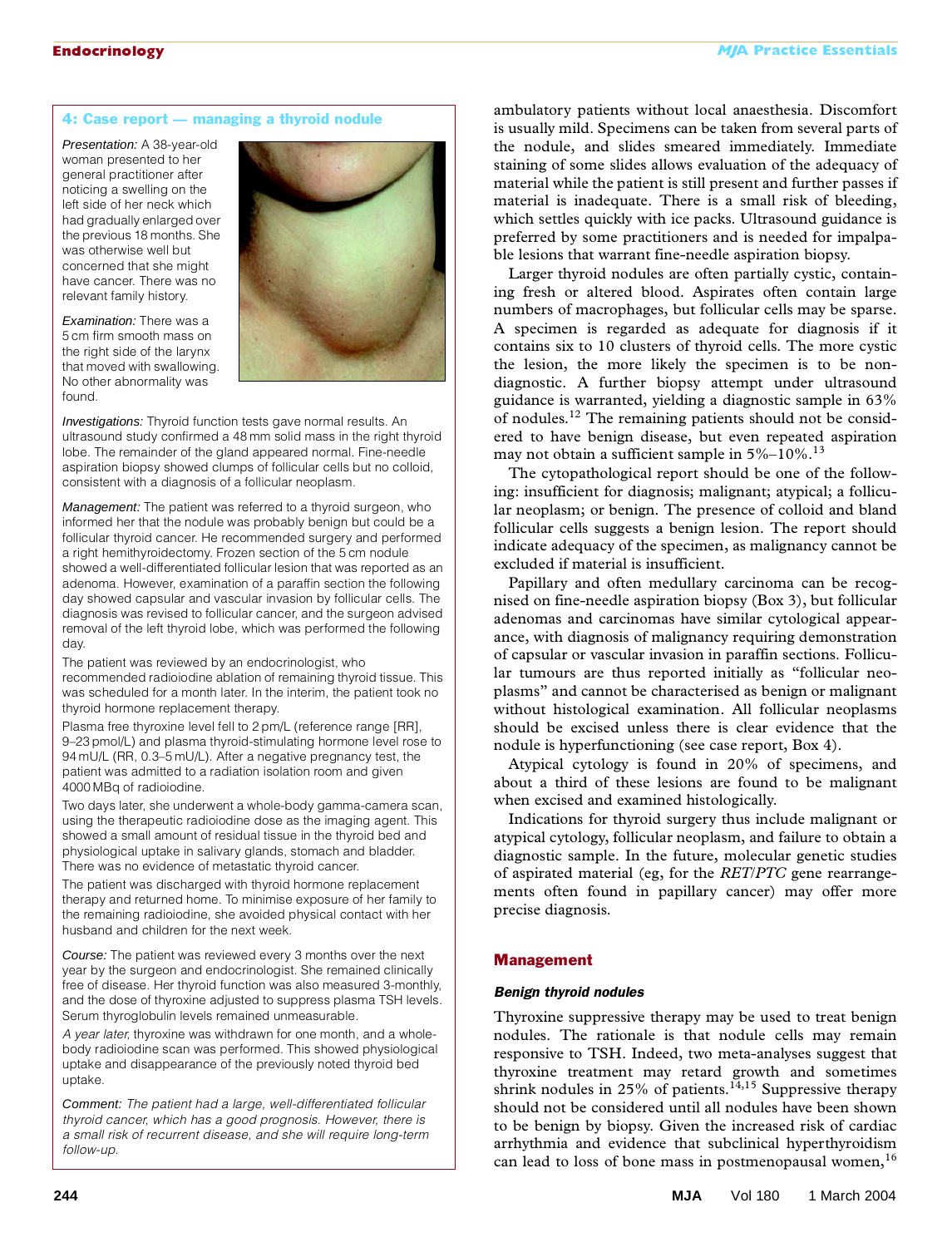TSH suppression should be used cautiously in older patients.

#### *Well-differentiated thyroid cancer*

Well-differentiated thyroid cancers arise from follicular cells and encompass both papillary and follicular carcinomas. Papillary carcinomas are the most common thyroid cancer. They are unencapsulated, often multicentric, and bilateral in a third of cases. The most common sites of metastasis are regional lymph nodes and, less commonly, the lungs.

Follicular carcinomas represent 5%– 10% of thyroid cancers. They are encapsulated, and the feature of malignancy is invasion of the capsule. Prognosis depends on the degree of invasion and differentiation, with poorly differentiated tumours having poorer outcomes. A subtype, the Hürthle-cell tumour, with eosinophilic mitochondria-rich cells, also has a poorer outcome. Follicular carcinomas can metastasise to bone, causing lytic lesions.

Well-differentiated thyroid carcinoma has an excellent prognosis, despite the presence of lymph-node metastases in 5%–20% of patients and distant metastases in 10%–15%. Ten-year survival is 80%–95%. Factors that worsen progno-

sis include male sex, advanced age, large tumour, poor differentiation, local invasion and distant metastases.<sup>8</sup>

#### *Management*

Surgery: Initial management is surgical, with "total" thyroidectomy (postsurgical radioisotope scanning usually shows residual thyroid tissue) indicated for any malignancy with diameter > 1 cm. Thyroidectomy should be performed by an experienced surgeon, as this reduces complications, such as hypoparathyroidism and recurrent laryngeal nerve palsy. Although subtotal thyroidectomy has lower complication rates, thyroid remnant ablation with radioiodine is less successful when large amounts of thyroid tissue remain.

*Remnant ablation:* Retrospective studies indicate reduced recurrence rates and improved survival (at least in patients with follicular cancer or papillary cancer larger than 1 cm) when thyroid tissue remaining after surgery is ablated with orally administered radioiodine. This may not only destroy cancer cells in the neck and elsewhere, but also improve specificity of future radioiodine whole-body scans and serum thyroglobulin assays by removing normal thyroid cells.17 Radioiodine doses of 4000 MBq are often used for postsurgical ablation in Australia, but lower doses are often adequate. Ablation is most effective when endogenous TSH levels are maximal, usually 3–4 weeks after total thyroidectomy. Admission to a specific isolation room is required for 2–3 days, after which radioiodine levels have usually fallen to levels that permit discharge. It is usual practice to

perform a whole-body scan at the time of discharge, using the therapeutic radioiodine dose as the imaging agent. This usually demonstrates uptake in the thyroid bed, salivary glands, gastrointestinal tract and bladder. Uptake in other areas indicates metastatic disease (Box 5).

#### *Follow-up*

An algorithm for follow-up after treatment of differentiated thyroid cancer is shown in Box 6.

*Clinical and biochemical follow-up:* Clinical examination of the thyroid bed and regional lymph nodes may detect recurrence. Serum thyroglobulin levels are used to follow up patients treated by thyroidectomy and radioiodine ablation of the thyroid remnant. Tumour cells generally retain the ability to synthesise thyroglobulin in response to TSH stimulation. Unfortunately, a significantly elevated thyroglobulin level does not predict uptake of radioiodine and, conversely, tumour which concentrates radioiodine may produce insignificant amounts of thyroglobulin.<sup>18</sup> Recombinant human TSH (rhTSH) maximally stimulates thyroglobulin secretion by residual or recurrent thyroid cancer and, when given by injection, increases the sensitivity of serum thyroglobulin measurements in detecting recurrent disease. It is as yet unclear under what conditions rhTSH, an expensive drug, will be made available in Australia.

*131I whole-body scanning:* Many centres repeat a wholebody scan 12 months after surgery and remnant ablation. We



5: Radioiodine whole-body scan of a patient with metastatic follicular

carcinoma

*A. Scan (anterior views) after thyroidectomy, showing residual disease in the neck and evidence of metastases in the skull and pelvis. The liver is visualised as the cancer synthesises*  radiolabelled thyroid hormone that is metabolised in that organ. The bowel is visualised as the *radiolabelled hormone is excreted in the bile, while the bladder is visualised as free radioiodine is excreted by the kidneys.* 

*B. Repeat scan 6 months after radioiodine ablation, showing some radioiodine uptake in the skull and pelvis, but much less than at the time of treatment. Liver and bladder are again visualised.*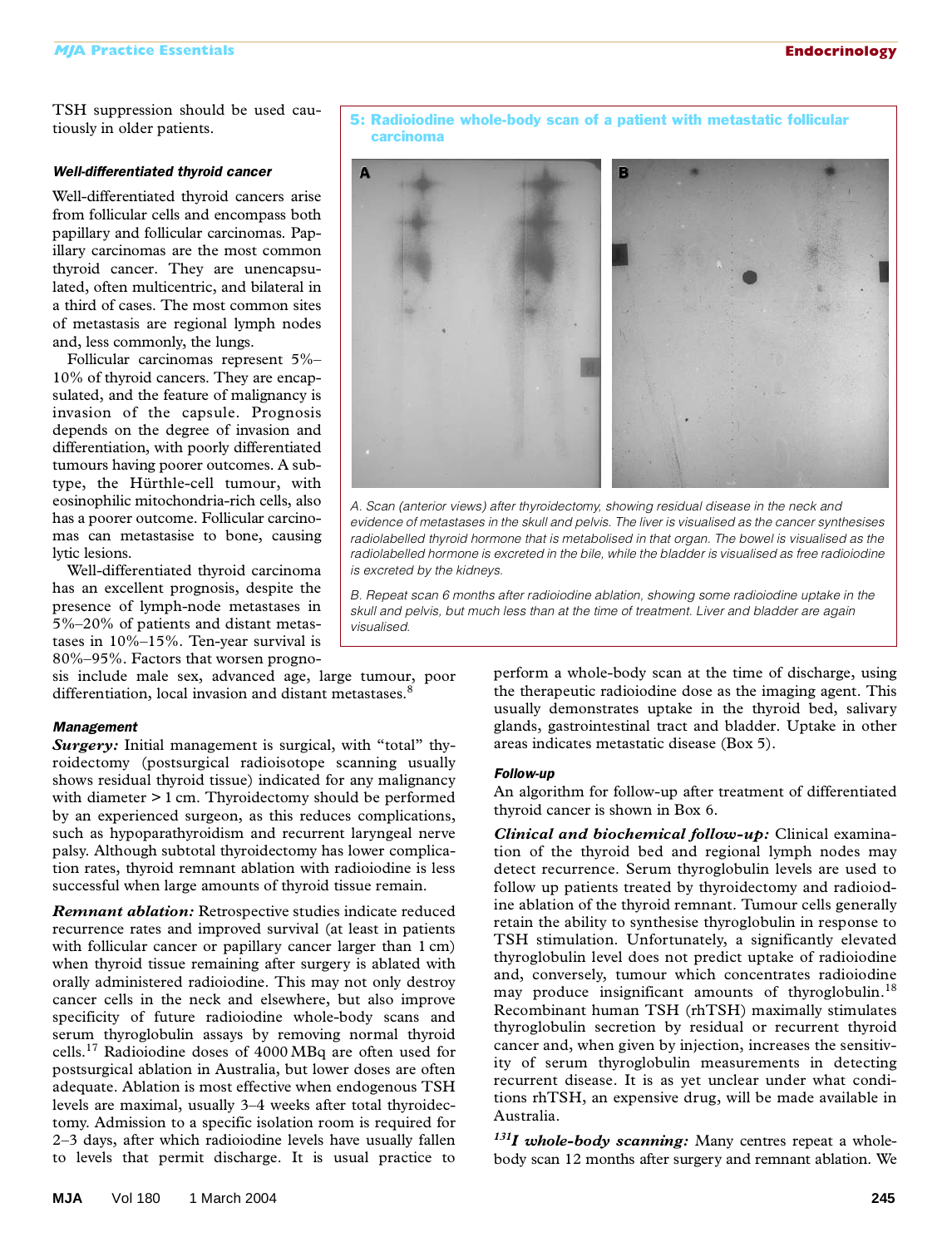

reserve this scanning for patients with measurable thyroglobulin levels and those with thyroglobulin autoantibodies, in whom thyroglobulin levels cannot be measured. TSH levels greater than 30mIU/L are needed to maximise iodine uptake by residual or recurrent thyroid cancer. This is achieved by withholding thyroxine for 4 weeks, often with substitution of triiodothyronine for the first 2 weeks of the period to minimise symptoms of hypothyroidism. Alternatively, rhTSH injection allows whole body scanning without stopping thyroxine therapy. Care must be taken to ensure that no iodinated contrast medium has been administered in the 2 months before wholebody scan, as this reduces the sensitivity of the scan.

The sensitivity of scanning depends on the dose of  $^{131}I$ administered, but higher doses may reduce subsequent radioiodine uptake by tumour cells ("thyroid stunning"). Scans done after therapeutic doses of radioiodine (4000– 6000 MBq) are the most sensitive.

*Other imaging:* Where there is evidence of metastatic disease (eg, raised thyroglobulin level) but no abnormal <sup>131</sup>I uptake is detected on whole-body scan, ultrasonography or computed tomography may locate a tumour mass. Positron emission tomography using fluoro-18-deoxyglucose may detect lesions not seen on radioiodine scanning, and evidence is emerging that this is a negative prognostic indicator.<sup>19</sup> Use of this technique has become common overseas and is increasing in Australia.

#### *Treatment of metastatic disease*

In metastatic disease, the tumour should be debulked by an experienced surgeon where practical, and radioiodine administered either after surgery or as the primary treatment. Thyroxine suppressive therapy must be resumed after radioiodine therapy and can slow the growth of unresectable disease.

#### *Medullary thyroid carcinoma*

This tumour arises from the neuroendocrine C-cells of the thyroid and manufactures calcitonin, with the preoperative level correlating with the burden of disease. Fifty per cent of patients have lymph node metastases at presentation. Primary management is surgical. Thyroxine is needed as replacement rather than suppressive therapy, as the tumour cells are not under the influence of TSH. Prognosis is less favourable than for well-differentiated cancers, but, even so, survival is 86% and 78% at 5 and 10 years, respectively. Patients with distant metastases have only 36% 5-year survival.

Optimal management of metastatic disease is controversial and ranges from observation to aggressive surgery and chemoradiotherapy. Survival benefit with aggressive therapy is unclear.  $\rm ^{20}$ 

Medullary thyroid carcinoma represents just 5%–10% of thyroid carcinomas but is familial in up to 20% of cases, associated with the *RET* proto-oncogene. No mutation can be identified in 2% of affected families, while a germline mutation is discovered in 5%–6% of those with no family history.<sup>21</sup> As implications for other family members are significant, most experts recommend genetic testing after appropriate counselling of all patients presenting with this carcinoma. Current guidelines advocate thyroidectomy in early childhood for known carriers of *RET* mutations. Patients must then be screened periodically for other features of the syndrome, such as hyperparathyroidism, pituitary disease (multiple endocrine neoplasia [MEN] type 1), and phaeochromocytoma (MEN2).

#### *Anaplastic thyroid carcinoma*

About 5% of thyroid cancers are anaplastic. In contrast to other forms of thyroid cancer, anaplastic thyroid carcinoma is one of the most aggressive tumours in humans, and death occurs at a mean of 6 months after diagnosis. An aggressive combination of chemotherapy, external beam radiotherapy and surgery is required to reduce strangulation, but the tumour is often widely metastatic and almost never curable, and therapy is aimed at palliation.<sup>22</sup>